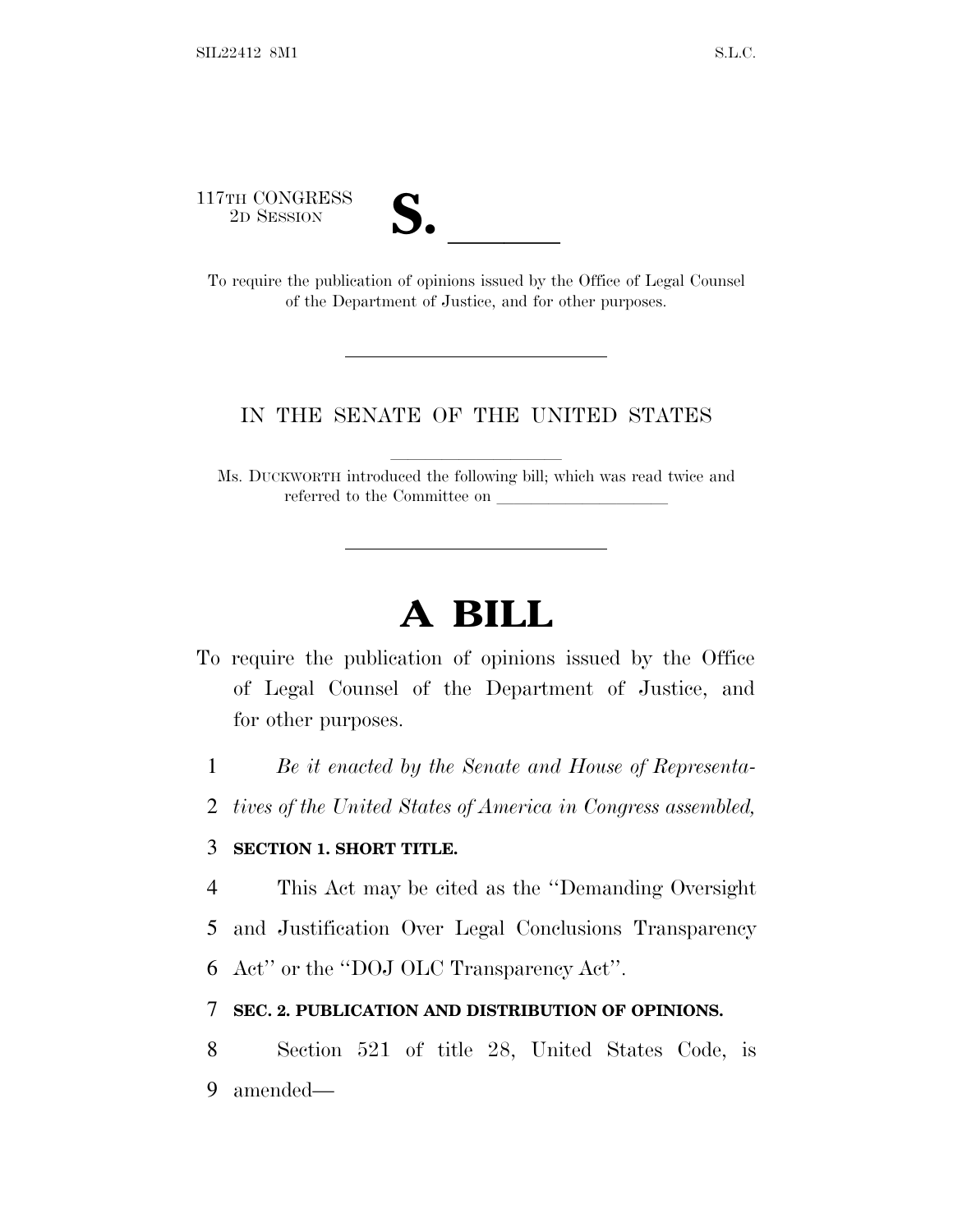| $\mathbf{1}$   | (1) by inserting "(a) IN GENERAL.—" before        |
|----------------|---------------------------------------------------|
| $\overline{2}$ | "The Attorney General"; and                       |
| 3              | $(2)$ by adding at the end the following:         |
| $\overline{4}$ | "(b) OLC OPINIONS.—                               |
| 5              | " $(1)$ DEFINITIONS.—In this subsection, the fol- |
| 6              | lowing terms shall apply:                         |
| $\overline{7}$ | "(A) FINAL OLC OPINION.—The<br>term               |
| 8              | 'final OLC opinion' means an OLC opinion          |
| 9              | $that-$                                           |
| 10             | "(i) the Attorney General, Assistant              |
| 11             | Attorney General for the Office of Legal          |
| 12             | Counsel, or a Deputy Assistant General for        |
| 13             | the Office of Legal Counsel, has deter-           |
| 14             | mined is final;                                   |
| 15             | "(ii) is relied upon by government of-            |
| 16             | ficials or government contractors;                |
| 17             | "(iii) is relied upon to formulate legal          |
| 18             | guidance; or                                      |
| 19             | "(iv) is directly or indirectly cited in          |
| 20             | another OLC opinion.                              |
| 21             | "(B) OLC OPINION.—The term 'OLC                   |
| 22             | opinion'-                                         |
| 23             | "(i) means views on a matter of legal             |
| 24             | interpretation communicated by the Office         |
| 25             | of Legal Counsel of the Department of             |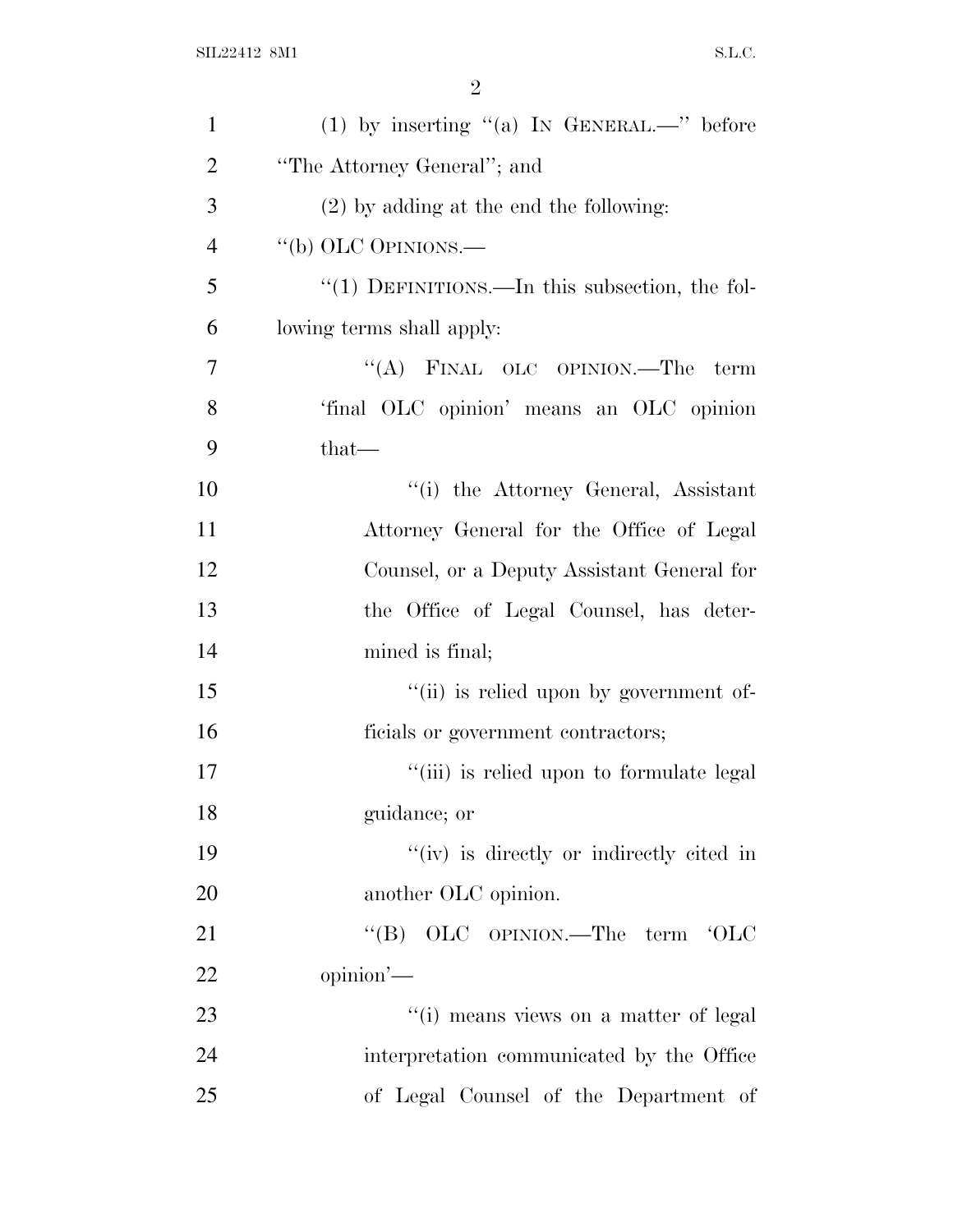| $\mathbf{1}$   | Justice to any other office or agency, or            |
|----------------|------------------------------------------------------|
| $\overline{2}$ | person in an office or agency, in the Exec-          |
| 3              | utive Branch, including any office in the            |
| $\overline{4}$ | Department of Justice, the White House,              |
| 5              | or the Executive Office of the President,            |
| 6              | and rendered in accordance with sections             |
| 7              | $511$ through $513$ ; and                            |
| 8              | $``$ (ii) includes—                                  |
| 9              | $\lq\lq$ (I) in the case of a verbal com-            |
| 10             | munication of a legal interpretation, a              |
| 11             | memorialization of that communica-                   |
| 12             | tion;                                                |
| 13             | "(II) a final OLC opinion; and                       |
| 14             | "(III) a revised OLC opinion.                        |
| 15             | " $(C)$ REVISED OLC OPINION.—The term                |
| 16             | 'revised OLC opinion' means an OLC opinion-          |
| 17             | $f'(i)$ that is withdrawn;                           |
| 18             | "(ii) to which information is added; or              |
| 19             | "(iii) from which information is re-                 |
| 20             | moved.                                               |
| 21             | "(2) REQUIREMENT.—Subject to paragraph (3)           |
| 22             | and in accordance with paragraph (4), the Attorney   |
| 23             | General shall publish all OLC opinions on the public |
| 24             | website of the Department to be accessed by the      |
| 25             | public free of charge.                               |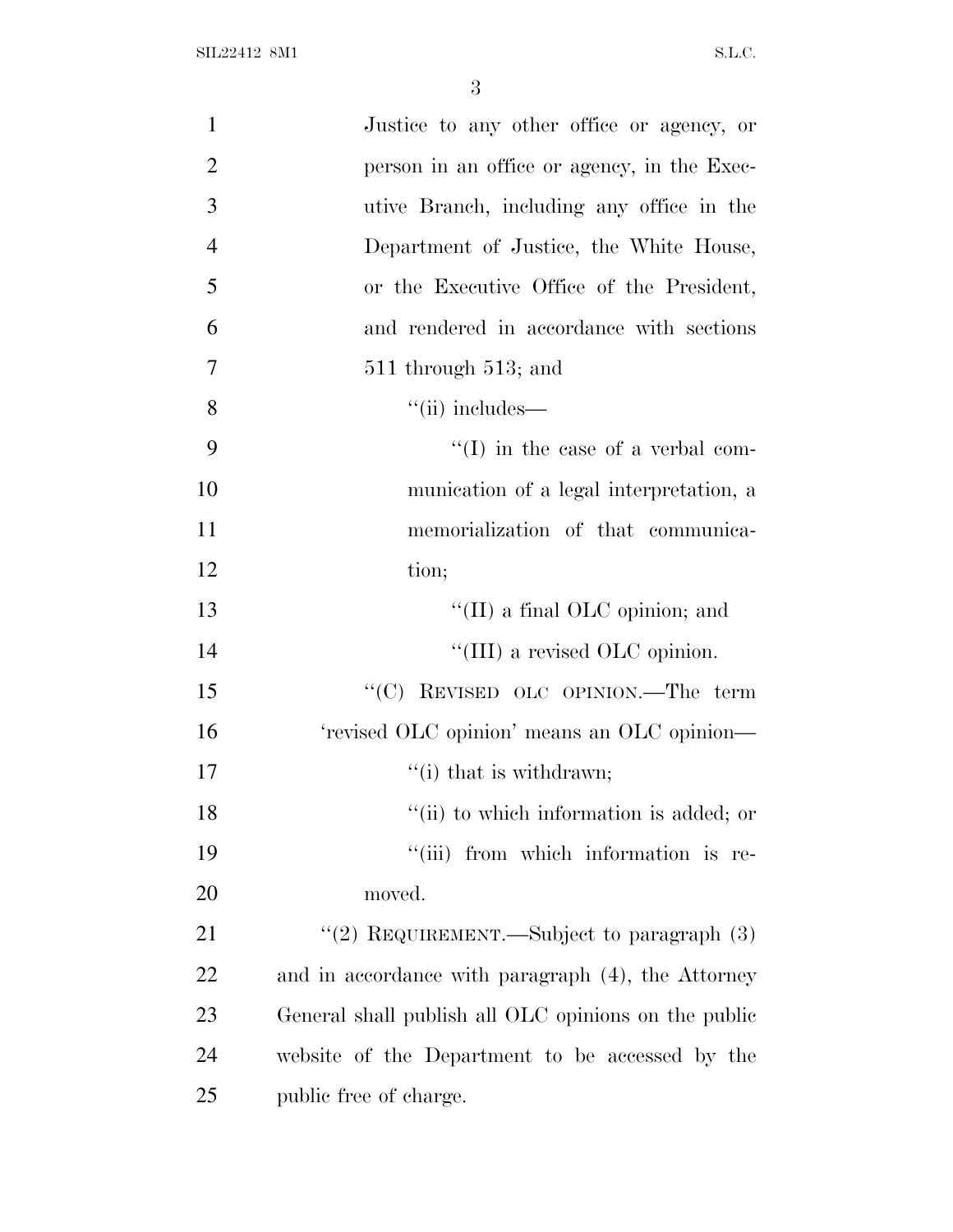| $\mathbf{1}$   | "(3) REDACTION OF CLASSIFIED INFORMA-              |
|----------------|----------------------------------------------------|
| $\overline{2}$ | TION.                                              |
| 3              | "(A) IN GENERAL.—In the case of an OLC             |
| $\overline{4}$ | opinion required to be published under para-       |
| 5              | graph (2) that contains information classified     |
| 6              | as confidential, secret, or top secret, the Attor- |
| $\overline{7}$ | ney General shall—                                 |
| 8              | "(i) redact the classified information             |
| 9              | from the OLC opinion before publication of         |
| 10             | the OLC opinion; and                               |
| 11             | "(ii) establish and preserve an accu-              |
| 12             | rate record documenting each redaction             |
| 13             | from the OLC opinion, including informa-           |
| 14             | tion describing in detail why public online        |
| 15             | disclosure of the classified information           |
| 16             | would have resulted in the associated harm         |
| 17             | that pertains to each level of classification.     |
| 18             | "(B) LIMITATION.—The Attorney General              |
| 19             | may not redact information under this para-        |
| 20             | graph that is sensitive but unclassified.          |
| 21             | "(C) SUBMISSION TO CONGRESS.—In the                |
| 22             | case of an OLC opinion described in subpara-       |
| 23             | graph (A), the Attorney General shall submit       |
| 24             | the full opinion, without redaction, to any Mem-   |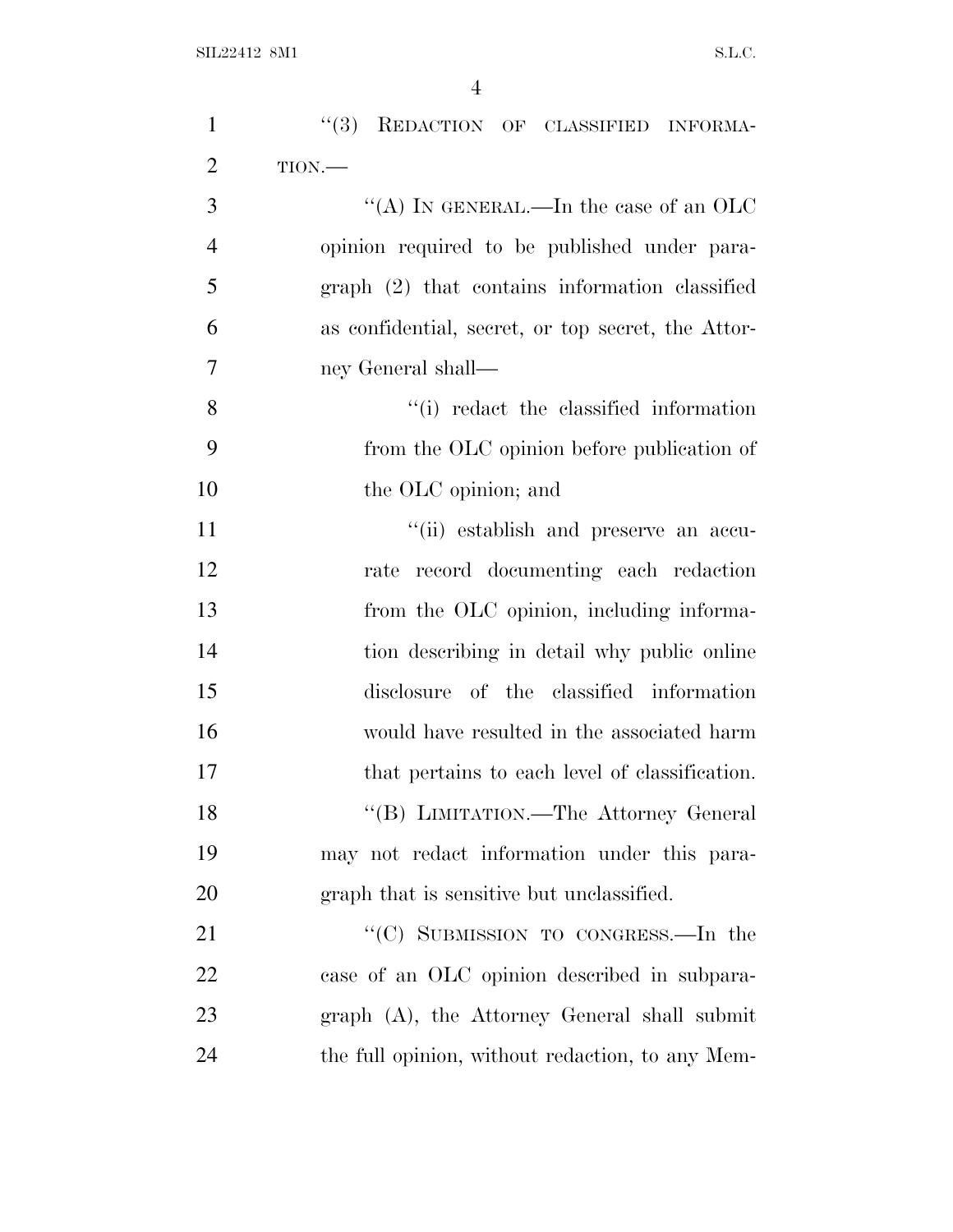| $\mathbf{1}$   | ber of Congress and any appropriately cleared    |
|----------------|--------------------------------------------------|
| $\overline{2}$ | congressional staff member.                      |
| 3              | "(D) PERIODIC REVIEW.—To the max-                |
| $\overline{4}$ | imum extent practicable, the Attorney General    |
| 5              | shall, on a continual basis and not less fre-    |
| 6              | quently than once every 90 days—                 |
| 7              | "(i) review every OLC opinion pub-               |
| 8              | lished under this subsection that contains       |
| 9              | redactions of classified information; and        |
| 10             | "(ii) remove any redactions that no              |
| 11             | longer protect information that is classified    |
| 12             | as either sensitive, secret, or top secret.      |
| 13             | $``(4)$ DEADLINE FOR PUBLICATION.—               |
| 14             | "(A) IN GENERAL.—Each OLC opinion                |
| 15             | issued by the Office of Legal Counsel of the De- |
| 16             | partment after the date of enactment of the      |
| 17             | DOJ OLC Transparency Act shall be published      |
| 18             | in accordance with this section as soon as prac- |
| 19             | ticable, but not later than 48 hours, after the  |
| 20             | date of issuance of the opinion.                 |
| 21             | "(B) PREVIOUSLY ISSUED OPINIONS.—In              |
| <u>22</u>      | the case of OLC opinions issued before the date  |
| 23             | of enactment of the DOJ OLC Transparency         |
| 24             | Act, the Attorney General shall, subject to sub- |
| 25             | paragraph $(C)$ —                                |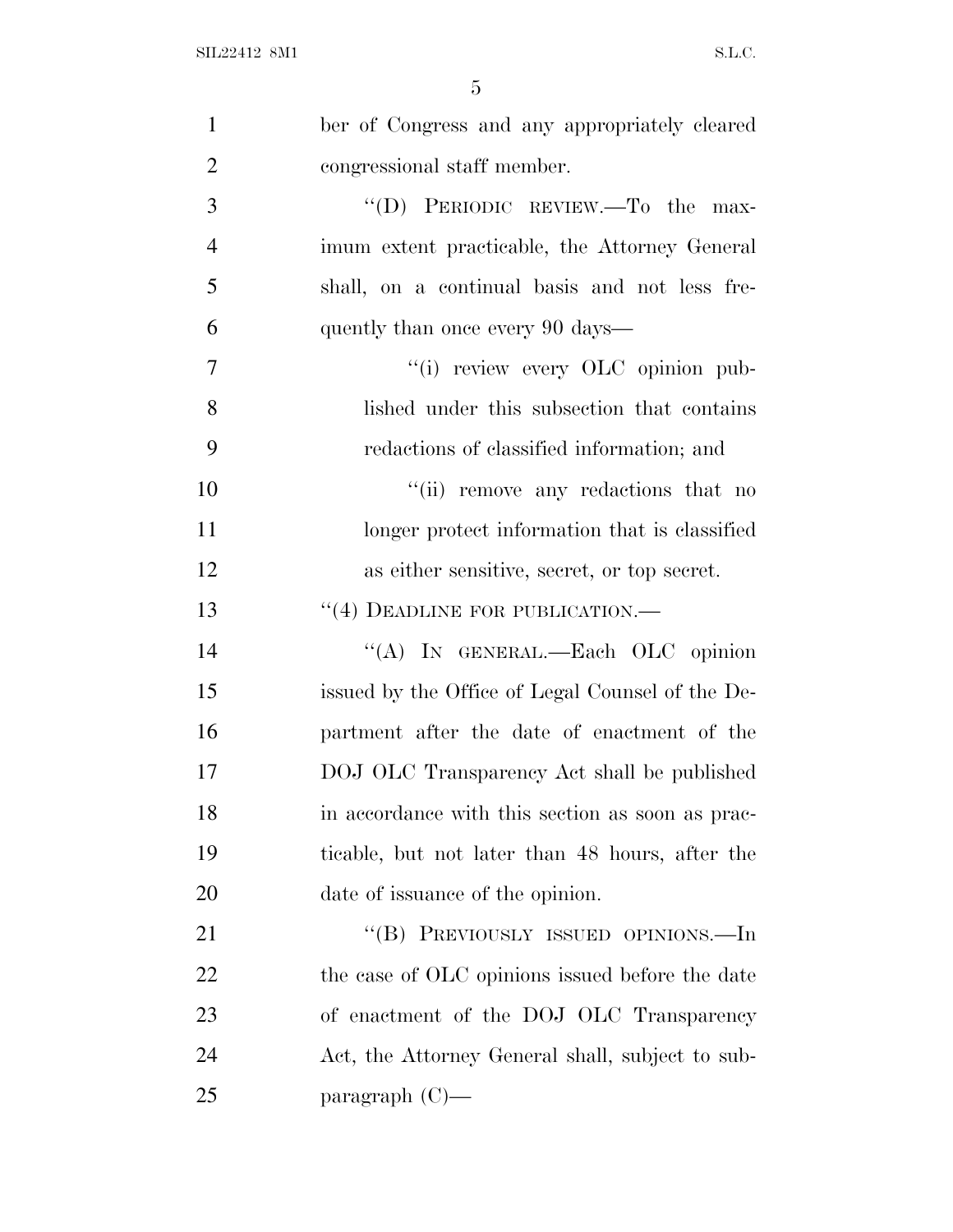| $\mathbf{1}$   | "(i) not later than 30 days after the     |
|----------------|-------------------------------------------|
| $\overline{2}$ | date of enactment of the DOJ OLC Trans-   |
| 3              | parency Act, publish all of the OLC opin- |
| $\overline{4}$ | ions issued during fiscal years 2020      |
| 5              | through $2023$ ;                          |
| 6              | "(ii) not later than $60$ days after the  |
| $\overline{7}$ | date of enactment of the DOJ OLC Trans-   |
| 8              | parency Act, publish all of the OLC opin- |
| 9              | ions issued during fiscal years 2000      |
| 10             | through $2019$ ;                          |
| 11             | "(iii) not later than 90 days after the   |
| 12             | date of enactment of the DOJ OLC Trans-   |
| 13             | parency Act, publish all of the OLC opin- |
| 14             | issued during fiscal years 1980<br>ions   |
| 15             | through $1999;$                           |
| 16             | "(iv) not later than $120$ days after the |
| 17             | date of enactment of the DOJ OLC Trans-   |
| 18             | parency Act, publish all of the OLC opin- |
| 19             | issued during fiscal years 1960<br>ions   |
| 20             | through 1979; and                         |
| 21             | "(v) not later than 2 years after the     |
| 22             | date of enactment of the DOJ OLC Trans-   |
| 23             | parency Act, publish all of the OLC opin- |
| 24             | ions issued before fiscal year 1960.      |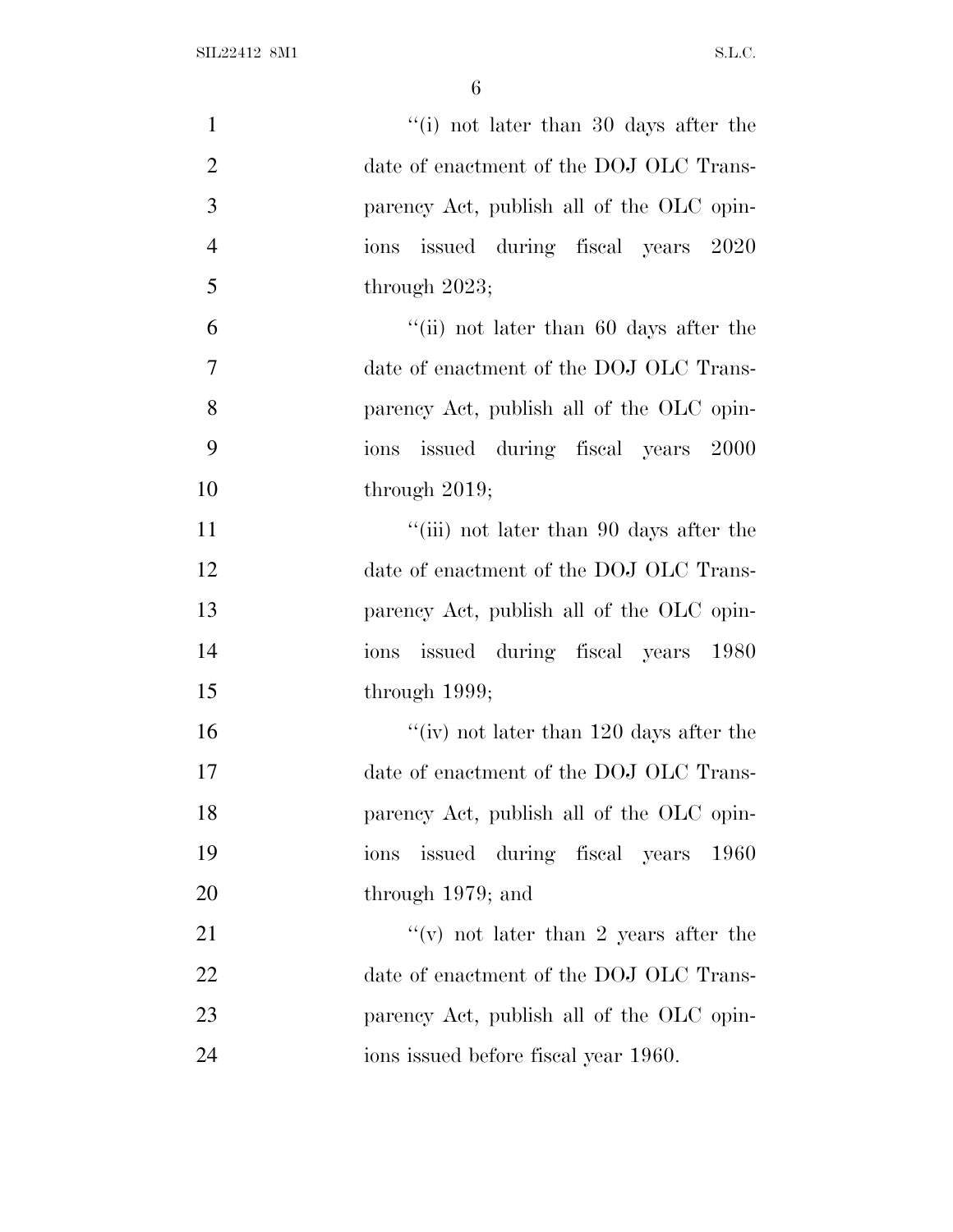| $\mathbf{1}$   | "(C) DESCRIPTION OF CERTAIN OPIN-                  |
|----------------|----------------------------------------------------|
| $\overline{2}$ | IONS.—In the case of an OLC opinion issued by      |
| 3              | the Office of Legal Counsel of the Department      |
| $\overline{4}$ | before the date of enactment of the DOJ OLC        |
| 5              | Transparency Act for which the text of the         |
| 6              | OLC opinion cannot be located, the Attorney        |
| 7              | General shall—                                     |
| 8              | "(i) publish a description of the $\overline{OLC}$ |
| 9              | opinion; and                                       |
| 10             | "(ii) submit a written certification to            |
| 11             | Congress, under penalty of perjury, that—          |
| 12             | $\lq\lq$ (I) a good faith effort was made          |
| 13             | to find the text of the OLC opinion;               |
| 14             | and                                                |
| 15             | "(II) the text of the OLC opinion                  |
| 16             | is unavailable.                                    |
| 17             | $\lq(5)$ RIGHT OF ACTION.—                         |
| 18             | "(A) IN GENERAL.—On complaint brought              |
| 19             | by a complainant who has been harmed as a re-      |
| 20             | sult of being deprived access to an OLC opinion    |
| 21             | that is required to be made available to the       |
| 22             | public free of charge on the public website of     |
| 23             | the Department under this subsection, the dis-     |
| 24             | trict court of the United States in the district   |
| 25             | in which the complainant resides, or has his       |